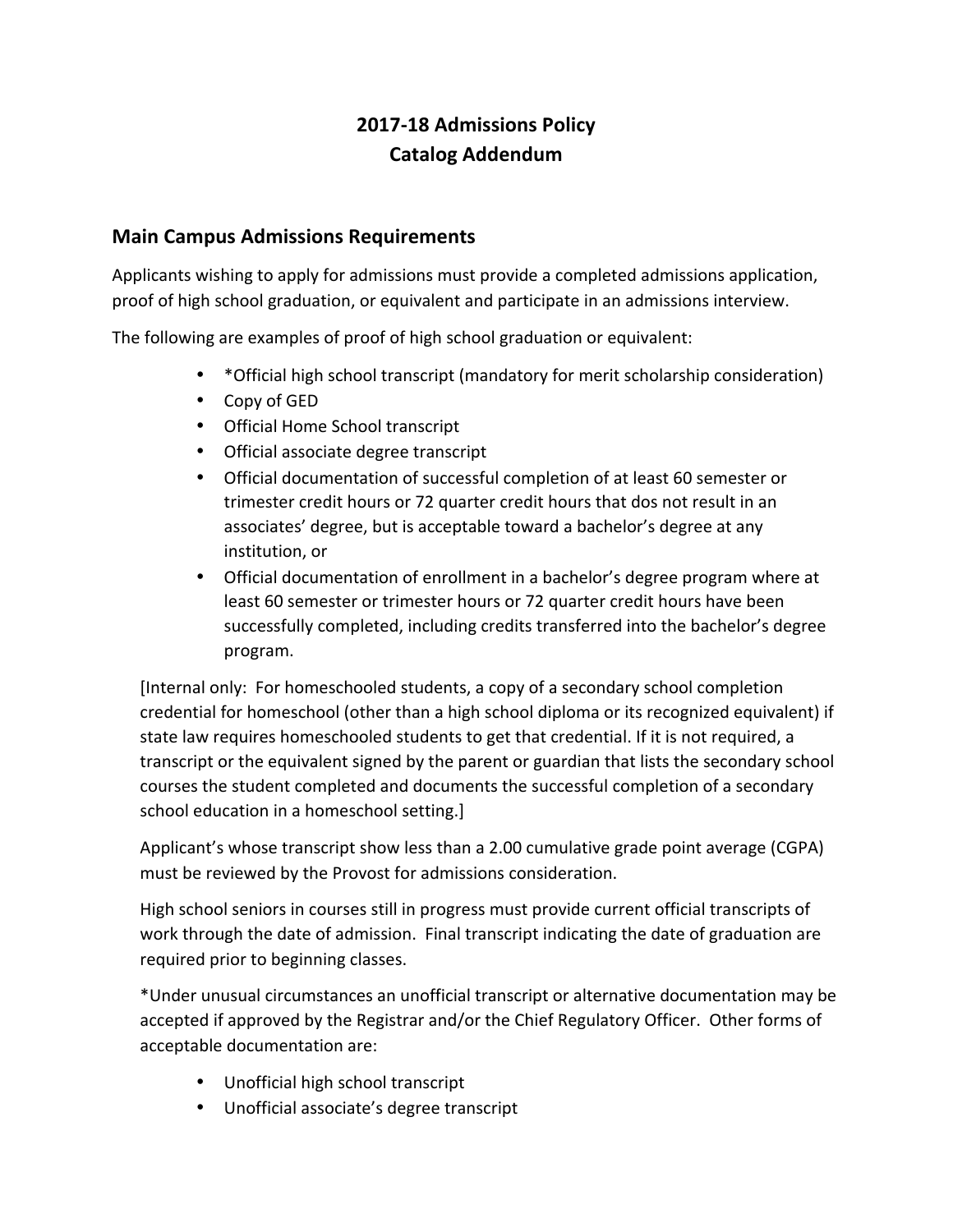#### **Admissions Interview**

We recommend that applicants visit the campus and meet with an Admissions Representative in person. If a visit cannot be arranged, the Admissions Representative will schedule a telephone interview with the applicant. The recommendation of an Admissions Representative is necessary for final acceptance.

## **Scholastic Aptitude Test (SAT) or American College Testing (ACT) Submission**

Generally, we recommend, but do not require, that freshman applicants submit the results of an official SAT or ACT test. Student athletes planning to participate in a NCAA Division II athletic program at Post University are required to submit SAT or ACT test scores.

#### **Main Campus Honors Program Admissions Requirement.**

Admission to the Honors Program is highly competitive. To be considered for the Honors Program, please provide:

- Written recommendations from two past teachers and a high school counselor.
- Documentation supporting a record of leadership and/or positive involvement in high school and/or community.

### **Main Campus Graduate Admissions Requirements**

Applicants wishing to apply for admissions must provide a completed admissions application, proof of high school graduation, or equivalent and participate in an admissions interview.

Applications for the graduate programs are available at https://post.edu/applynowadp/

The completed application, along with a completed Post University Transcript Request Form The request form is available for download at https://post.edu/mc-admissions-transcriptrequest-form. The form must list full names and addresses of all previously completed collegeor university-level work and both documents must be submitted to the Post University Office of Admissions. In addition to submitting the application and transcript request, applicants must provide additional evidence of admissibility including an updated résumé, and at least two letters of recommendation attesting to the applicant's ability to undertake and complete graduate work. Note: Applicants submitting an electronic application must submit letters of recommendation via mail.

Application materials should be mailed to: **Post University** Graduate Admissions 800 Country Club Road Post Office Box 2540 Waterbury, CT 06723-2540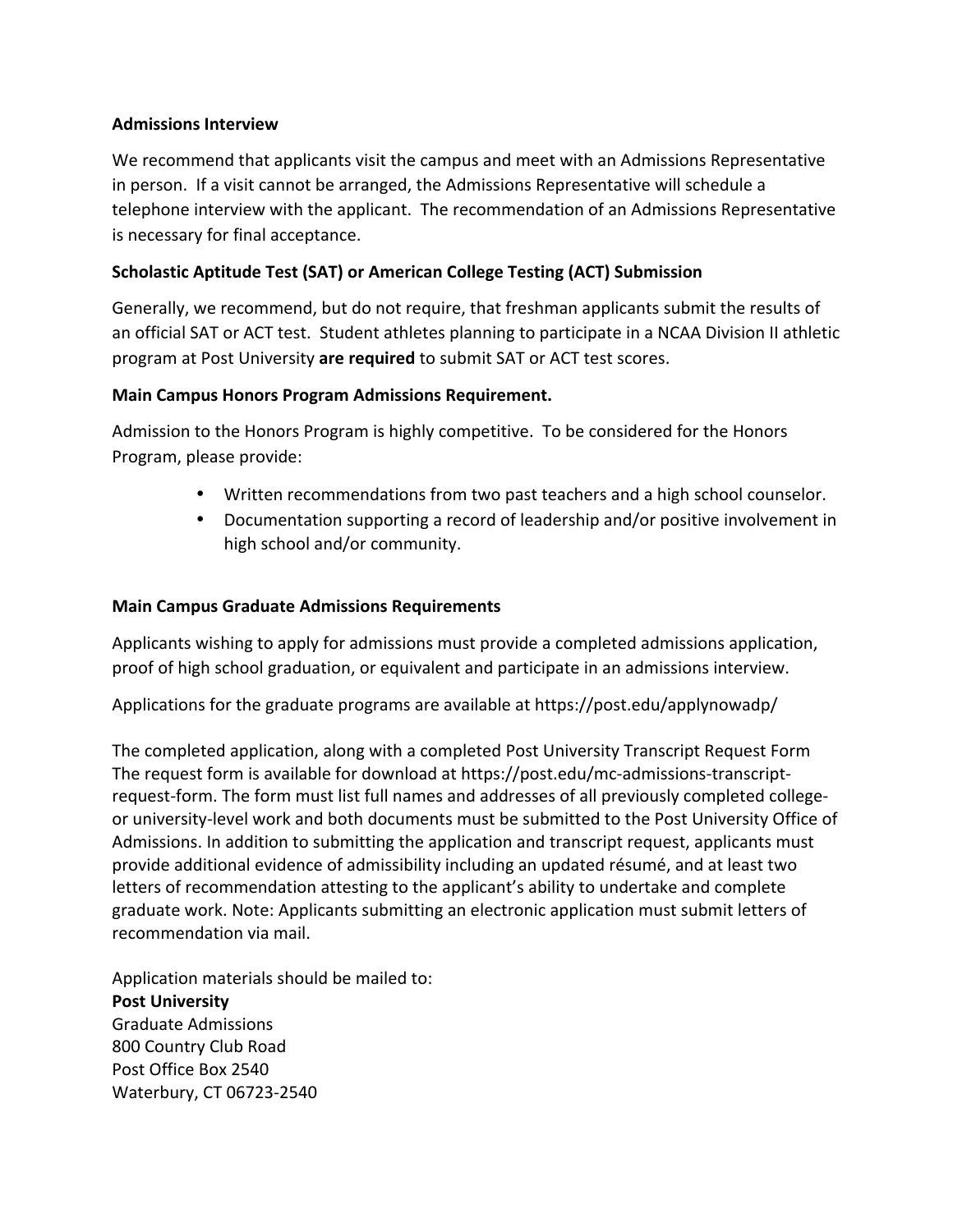## **Main Campus Veteran Additional Admissions Requirements**

Please complete the following steps for consideration for admissions:

- Request a copy of the Joint Service Transcript (JST). To obtain a copy of the JST, please visit [https://www.military.com/education/timesaving-programs/the](https://www.military.com/education/timesaving-programs/the-joint-services-transcript.html)[joint-services-transcript.html](https://www.military.com/education/timesaving-programs/the-joint-services-transcript.html)
- Read and follow the instructions on the site.
- Report any issues in obtaining your JST to your admissions representative, who will provide assistance.
- Provide a copy of your DD-214.
- Complete VA Form 22-1995 Transfer of Program, if you are transferring from a college or university where the applicant was previously using GI Bill educational benefits.
- Complete the application for VA educational benefits through the VA benefits portal.
- Complete a VA Form 22-1995 to apply for spousal benefits.

## **International Admission Requirements**

Please submit the following documents to the Office of International Admissions.

- Provide official copies of secondary and college transcripts translated into English. All foreign documents must be translated into English and all foreign transcripts must be evaluated to ensure that the student meets U.S. educational standards.
- Provide documentation that the applicant is proficient in the English language, such as submission of TOFEL or IELTS scores.

## **Student Visa Requirements and F-1 Process**

To obtain a student visa, the following is required:

- Complete the Post University's Declaration of Finances form
- Provide proof of financial resources through bank statements, letter of government scholarship award, or letter of employer sponsorship. Documentation should be dated within six months of the time of application.
- Submit an enrollment deposit of \$400 to Post University. This deposit is refundable if the applicant's Visa application is denied.
- Provide a copy of the applicant's passport information page with photo.

## **F-1 Visa Process**

Upon admissions acceptance and receipt of the Declaration of Finances, Post University will issue a Form I-20/Certificate of Eligibility, which the applicant uses to apply for a United States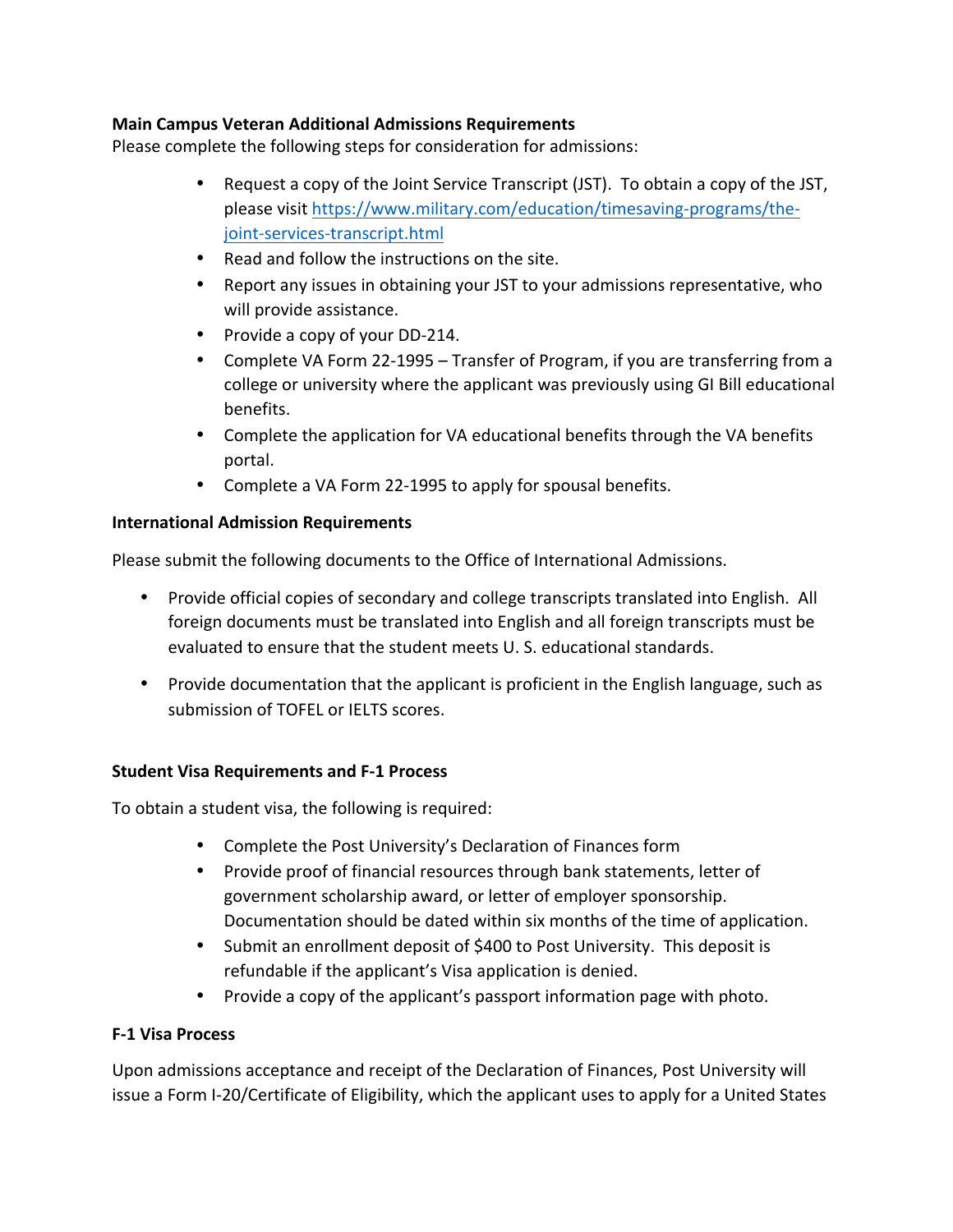F-1 student visa. Post University is enrolled in the Department of Homeland Security (DHS) Student and Exchange Visitor Information System (SEVIS) for electronic tracking of international students. Please note that applicants must pay the SEVIS I-901 fee and the DS-160 visa insurance fee to DHS prior to applying for a visa. The process of applying for and receiving an F-1 visa varies from country to country and may take as long as three months.

The issuance of Form I-20 and F-1 student visa constitute a legal agreement with the United States. The definition of an F-1 student is a non-immigrant who is pursuing a full course of study towards an educational or professional objective at an institution in the United States. Once the educational or professional objective has been attained, the F-1 student is expected by the United States to return to his/her residence abroad.

The F-1 student agrees to comply with the following requirements.

- Maintain full-time enrollment at all times except during the summer vacation period. Full-time enrollment is a minimum of 12 credits per semester.
- Maintain sufficient financial support for the duration of the course of study.
- Follow the procedures to transfer schools, change educational levels and/or majors, or extend his/her program.
- Engage in employment in the United States only with the express authorization of a designated school official (DSO). Employment is restricted to the University or university contracted services.
- Report all changes in status, including address, within 10 days to Main Campus International Office of Admissions.

Upon completion, the applicant must mail (or email) the application, with all documentation to:

Post University Admission Department Office of International Admissions P. O. 2540 800 Country Club Road Waterbury, CT 06723-2540

Telephone: 203.596.4603 or 800.582.8250 Fax: 293.841.1118 Email: admissions@post.edu

## **Graduate Applicants**

In addition to the documentation required for all students, graduate students must also meet with the Program Chair. International applicants must also provide TOFEL or IELTS scores.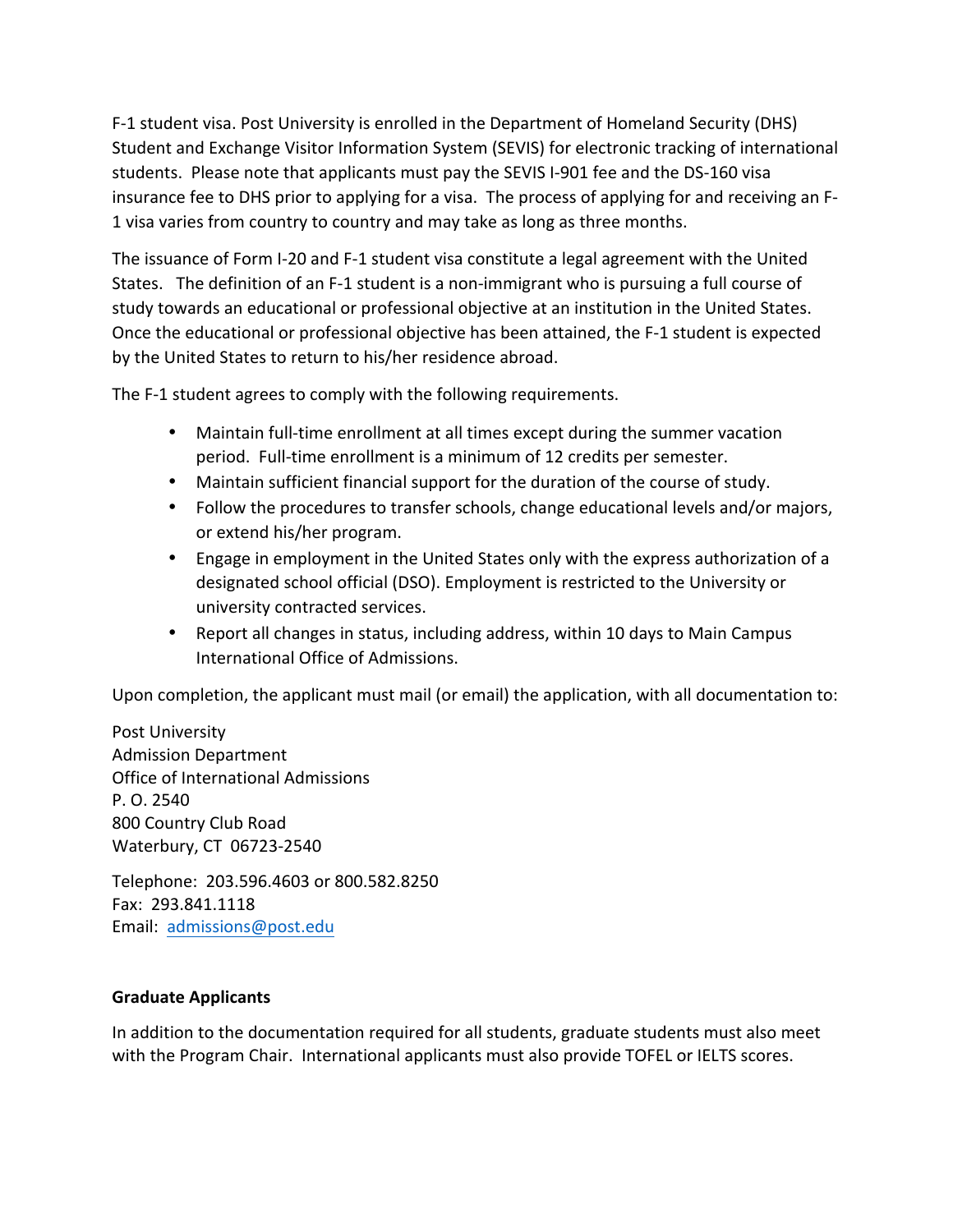Post University Graduate Admission Department P. O. 2540 800 Country Club Road Waterbury, CT 06723-2540

Telephone: 203.596.4555 or 800.345.2562 Fax: 293.841.1163 Email: MCGraduate@post.edu

#### **Main Campus English and Math Course Placement**

Post requests that first year Main Campus applicants complete a Math placement exam and English placement exam prior to attending a Main Campus Summer Registration Day. The applicants' achievement on these exams will help the Math and English faculty properly place the applicants in the correct courses.

#### **Admissions Decision Policy**

The Office of Admissions makes every effort to notify candidates of their admission decision within three weeks after receiving a completed application with all supporting documents. In some cases, the Admissions Committee may defer making a final decision until it has received a report of the candidate's midterm grades, or until a personal interview takes place. Applications are asked to contact the Office of Admission to determine the status of the application.

## **Student Enrollment Deposit**

All students who wish to attend Post University in the upcoming semester should inform the Office of Admissions as soon as possible. Acceptance letters should be signed and returned with the required deposits within 30 days.

Accepted students are asked to return the Housing Deposit and Enrollment Deposit with the required \$300 deposit, if the applicant plans to live on campus. If the applicant plans to live off campus, return the Enrollment Form with the required \$150 commuter deposit. All deposits are credited toward an applicant's tuition. After the first of May, admissions deposits are nonrefundable. International applicants receiving a Form I-20 are required to submit a nonrefundable \$400 enrollment deposit.

#### **Readmission**

Former Post University students who have not attended for two or more semesters and who now wish to continue their studies, must apply for readmission by filing an Application for Admission with the Office of Admissions. Former Post University students who have been away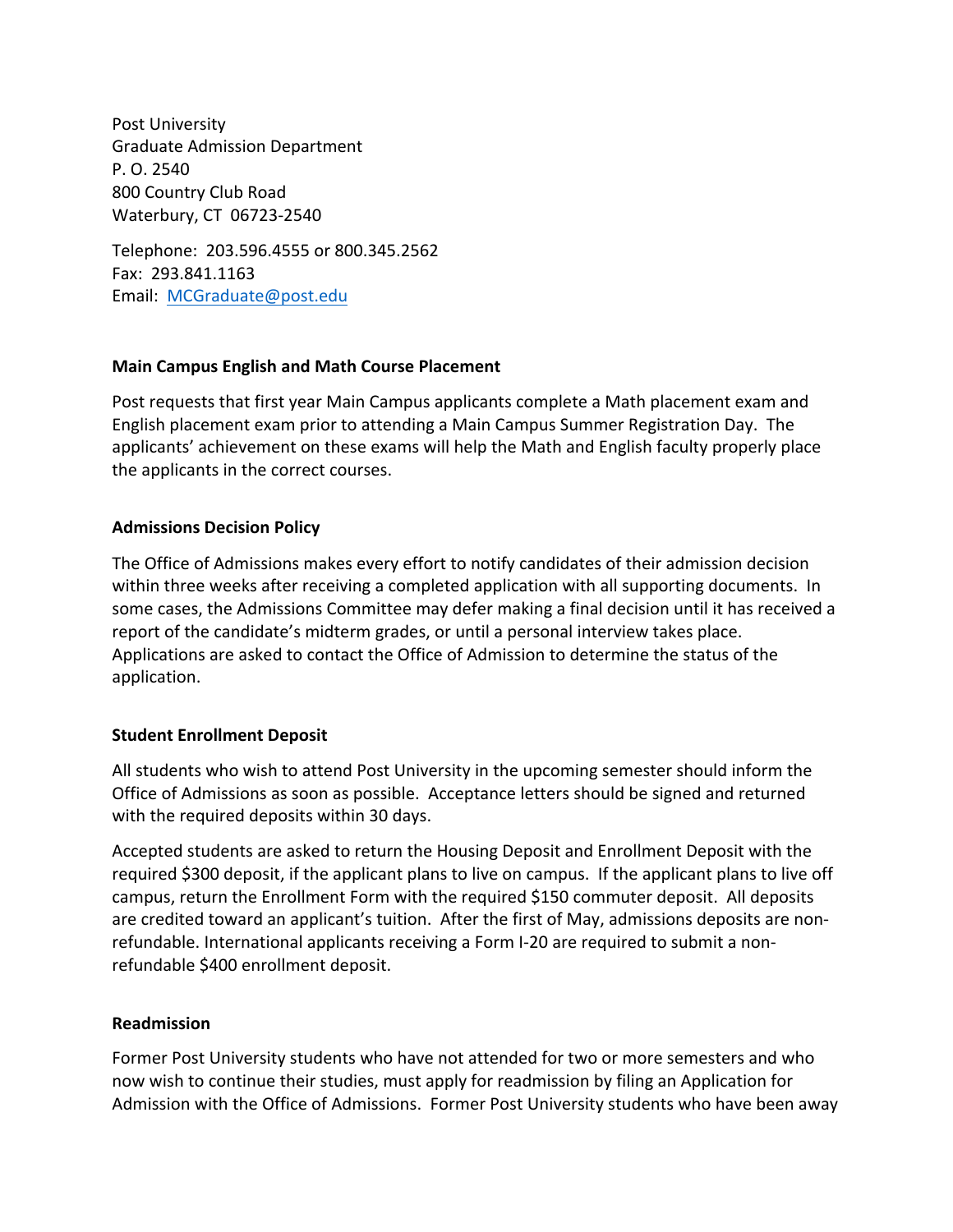for more than five years will be required to fulfill the degree requirements of their selected major as stated in the current college catalog. If, for any reason, Post University dismissed the student, the Office of the Registrar, in consultation with the Provost's office, will review the application for admission, and the applicant may be required to submit additional information.

A student in good standing who has not attended Post University for fewer than two semesters may elect to return at any time by processing a registration form through the Office of the Registrar. However, a student who has been dismissed from Post must follow the appeal process outlined in the student's dismissal letter.

#### **Deferred Admissions**

An applicant who is offered admission to Post may defer enrollment for a maximum of two semesters. An applicant must submit the enrollment deposit to hold a place in class and notify the Office of Admissions, in writing, of the intention to defer. Deferred admission is guaranteed provided the applicant does not enroll as a full-time or part-time student at any other college or university in the interim. A student may apply the enrollment deposit toward tuition up to and including one full year from the originally intended semester of entrance. The deposit is nonrefundable.

## **ACCELERATED DEGREE PROGRAMS (ADP) ADMISSIONS REQUIREMENTS**

Applicants wishing to apply for admissions must provide a completed admissions application, proof of high school graduation, or equivalent and participate in an admissions interview.

The following are examples of proof of high school graduation or equivalent:

- \* Official high school transcript (mandatory for merit scholarship consideration)
- Copy of GED
- Official Home School transcript
- Official associate degree transcript
- Official documentation of successful completion of at least 60 semester or trimester credit hours or 72 quarter credit hours that dos not result in an associates' degree, but is acceptable toward a bachelor's degree at any institution, or
- Official documentation of enrollment in a bachelor's degree program where at least 60 semester or trimester hours or 72 quarter credit hours have been successfully completed, including credits transferred into the bachelor's degree program.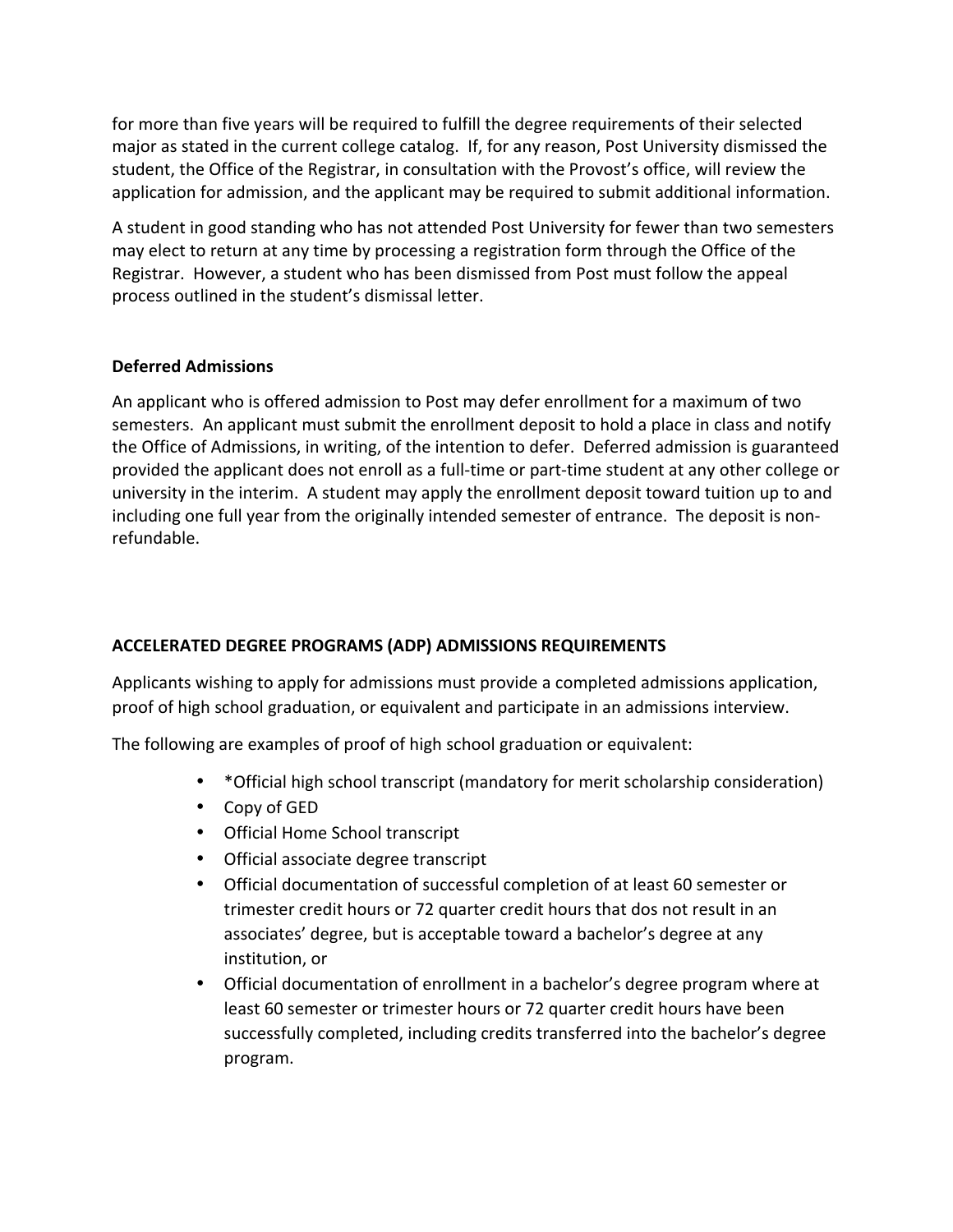Applicant's whose transcript show less than a 2.00 cumulative grade point average (CGPA) they must submit a writing sample.

High school seniors in courses still in progress must provide current official transcripts of work through the date of admission. Final transcript indicating the date of graduation are required prior to beginning classes.

\*Under unusual circumstances an unofficial transcript or alternative documentation may be accepted if approved by the Registrar and/or the Chief Regulatory Officer. Other forms of acceptable documentation are:

- Unofficial high school transcript
- Unofficial associate's degree transcript

## **Admissions Interview**

The applicant and Admission Representative must schedule a telephone interview. The recommendation of an Admissions Representative is necessary to gain final acceptance.

## **Accelerated Degree Programs Freshman Additional Admissions Requirements**

The applicant must make every effort to complete the admissions process prior to starting classes. The University expects that all admissions requirement will be met by the end of the first Module (eight weeks). Applicants will be permitted to take classes during their first Module while completing the admission process; however, they will not be eligible for federal student aid until the entire admissions process is completed.

## **Bachelor of Science in Nursing Additional Requirement**

Applicants must provide:

- Documentation of graduation from an approved registered nurse (RN) program.
- Proof of an unencumbered license to practice as a registered nurse, or evidence of RN licensure eligibility
- Verification through the National Council of State Boards of Nursing (NCSBN) of an unencumbered license to practice as a registered nurse, or evidence of RN licensure eligibility

Admissions and retention in the nursing program requires:

- Maintaining an unrestricted, unencumbered license to practice as an RN throughout the duration of the program
- Providing verification of a valid RN license is required to receive PLA credit for RN licensure (30 credits)

Students who do not maintain a current unencumbered, unrestricted RN license will be dismissed from the program.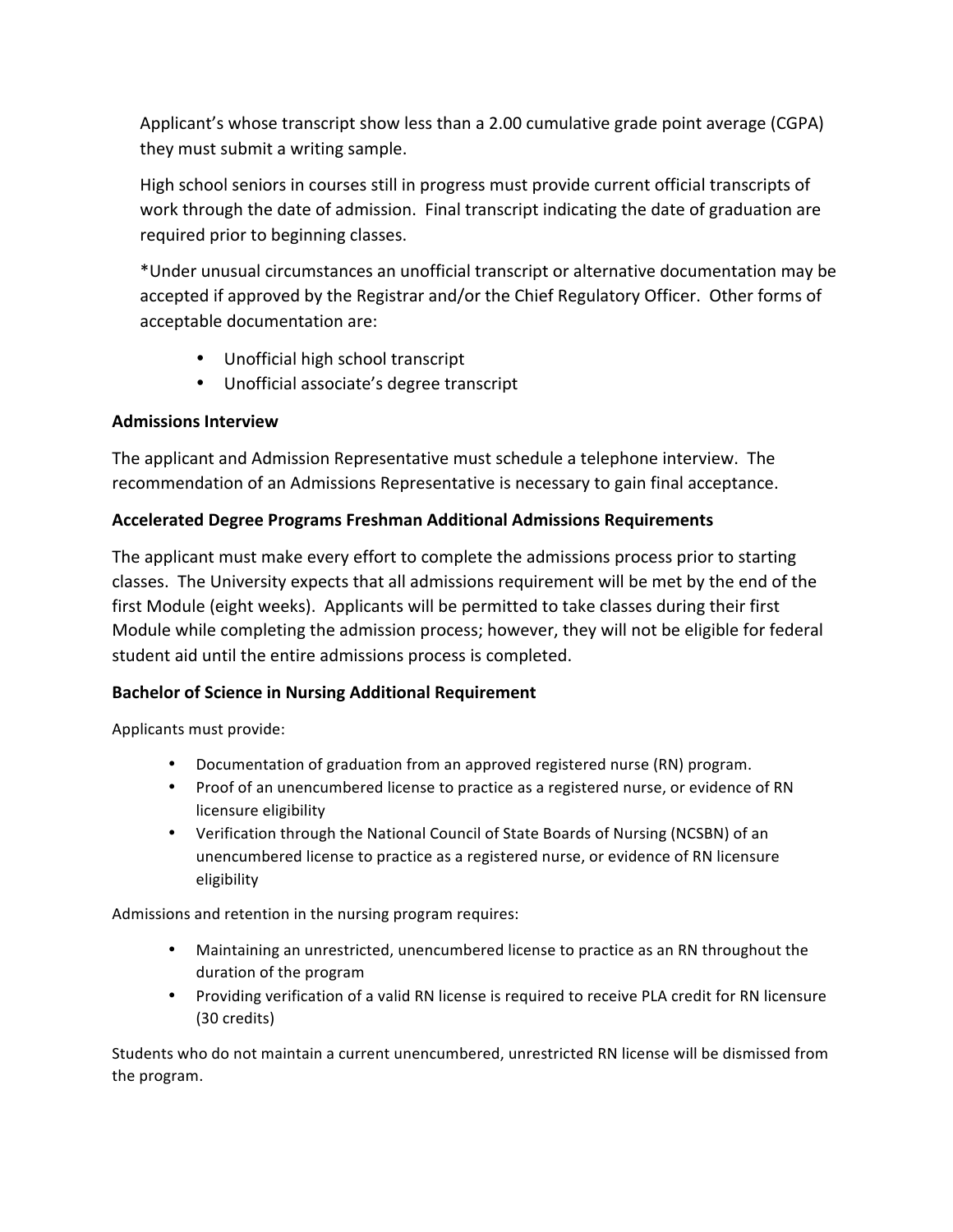#### **Veteran Additional Admissions Requirements**

Please complete the following steps for consideration for admissions:

- Request a copy of the Joint Service Transcript (JST). To obtain a copy of the JST, please visit [https://www.military.com/education/timesaving-programs/the](https://www.military.com/education/timesaving-programs/the-joint-services-transcript.html)[joint-services-transcript.html](https://www.military.com/education/timesaving-programs/the-joint-services-transcript.html)
- Read and follow the instructions on the site.
- Report any issues in obtaining your JST to your admissions representative, who will provide assistance.
- Provide a copy of your DD-214.
- Complete VA Form 22-1995 Transfer of Program, if you are transferring from a college or university where the applicant was previously using GI Bill educational benefits.
- Complete the application for VA educational benefits through the VA benefits portal.
- Complete a VA Form 22-1995 to apply for spousal benefits.

#### **International Admission Requirements**

Please submit the following documents to the Office of International Admissions.

- Provide official copies of secondary and college transcripts translated into English. All foreign documents must be translated into English and all foreign transcripts must be evaluated.
- Provide documentation that the applicant is proficient in the English language, such as submission of TOFEL or IELTS scores.

#### **Graduate Programs**

Applicants to the graduate programs must provide the following:

- A completed graduate application
- A completed and signed Post University Transcript Request Form
- Evidence of attaining an undergraduate GPA of 3.00 or above. (For exceptions to this requirement, see Acceptance with Conditions and Matriculation.)
- Two letters of recommendation from academics or professionals attesting to the applicant's ability to undertake and complete graduate work or such other certifications or documentation as determined by the Dean or Program Director of the program to which the student is applying.
- For the MSA, an essay describing interest in obtaining an MSA from Post University
- A current résumé indicating minimum work experience/prerequisites as follows:
	- $\circ$  3-5 years of relevant full-time work experience for the MBA or MPA Program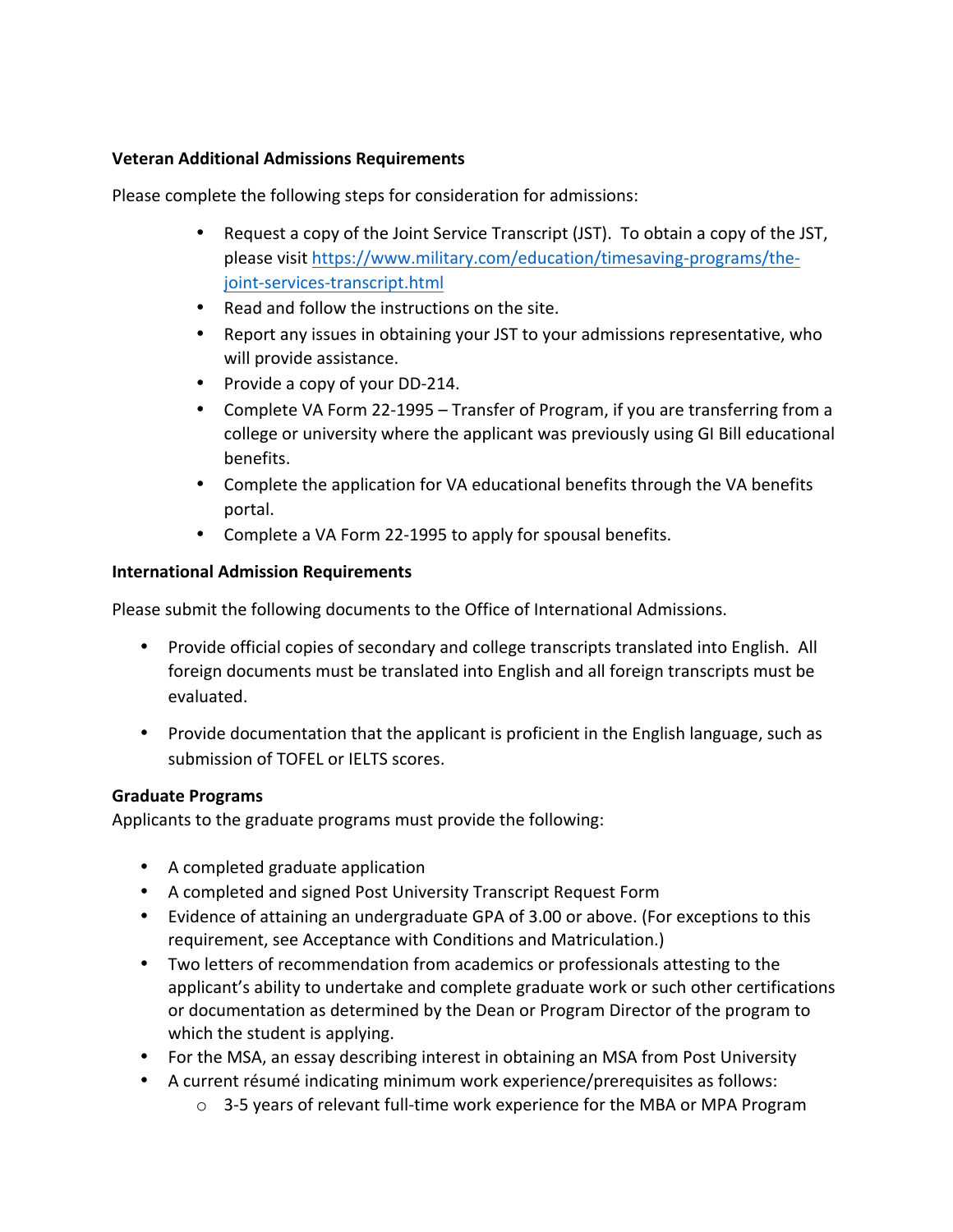- $\circ$  1-3 years of relevant full-time work experience for the M.Ed. Program
- $\circ$  1 year of relevant full-time work or volunteer experience for the MSHSV Program
- $\circ$  For the MSA Program, students who did not acquire an undergraduate degree in Accounting from an accredited academic institution must complete eight prerequisite undergraduate courses (24 credits) before beginning the 30-credit MSA program:
	- ACC111 Financial Accounting ACC211 Managerial Accounting ACC303 Intermediate Accounting I ACC330 Federal Income Tax ACC340 Intermediate Accounting ACC430 Accounting Information Systems ACC440 Auditing ACC450 Advanced Accounting

Once admitted to a graduate degree program, the student is matriculated in that particular program of study. Once the student is matriculated, all course work must be taken at Post University. Credits earned at another institution will not be accepted toward the graduate degree program.

#### **Acceptance with Conditions and Matriculation**

For those students who do not meet the Standard Acceptance and Matriculation criteria, the following standards applies:

- For students with an undergraduate GPA below 3.00 but above 2.50:
	- $\circ$  Submit the same materials as listed in Standard Acceptance and Matriculation.
	- $\circ$  Once accepted, receive a 3.00 (B) grade or better for both of the first two courses taken in the graduate program. If a 3.00 or better is not achieved in both of the first two courses taken in the program, the student will be dismissed from the program.
	- $\circ$  Meet or exceed the years of progressive/diverse work experience (see table below; preference given to those in a supervisory or management role).
	- $\circ$  Submit a resume documenting career accomplishments and employment record.
	- $\circ$  For MSHSV students, submit a writing sample that meets the requirements specified by the Program Director.
- For students with undergraduate GPAs below a 2.50:
	- $\circ$  Meet or exceed the years of progressive/diverse work experience (see table below).
	- $\circ$  Submit everything from the Standard Acceptance and Matriculation and Acceptance with Conditions and Matriculation criteria